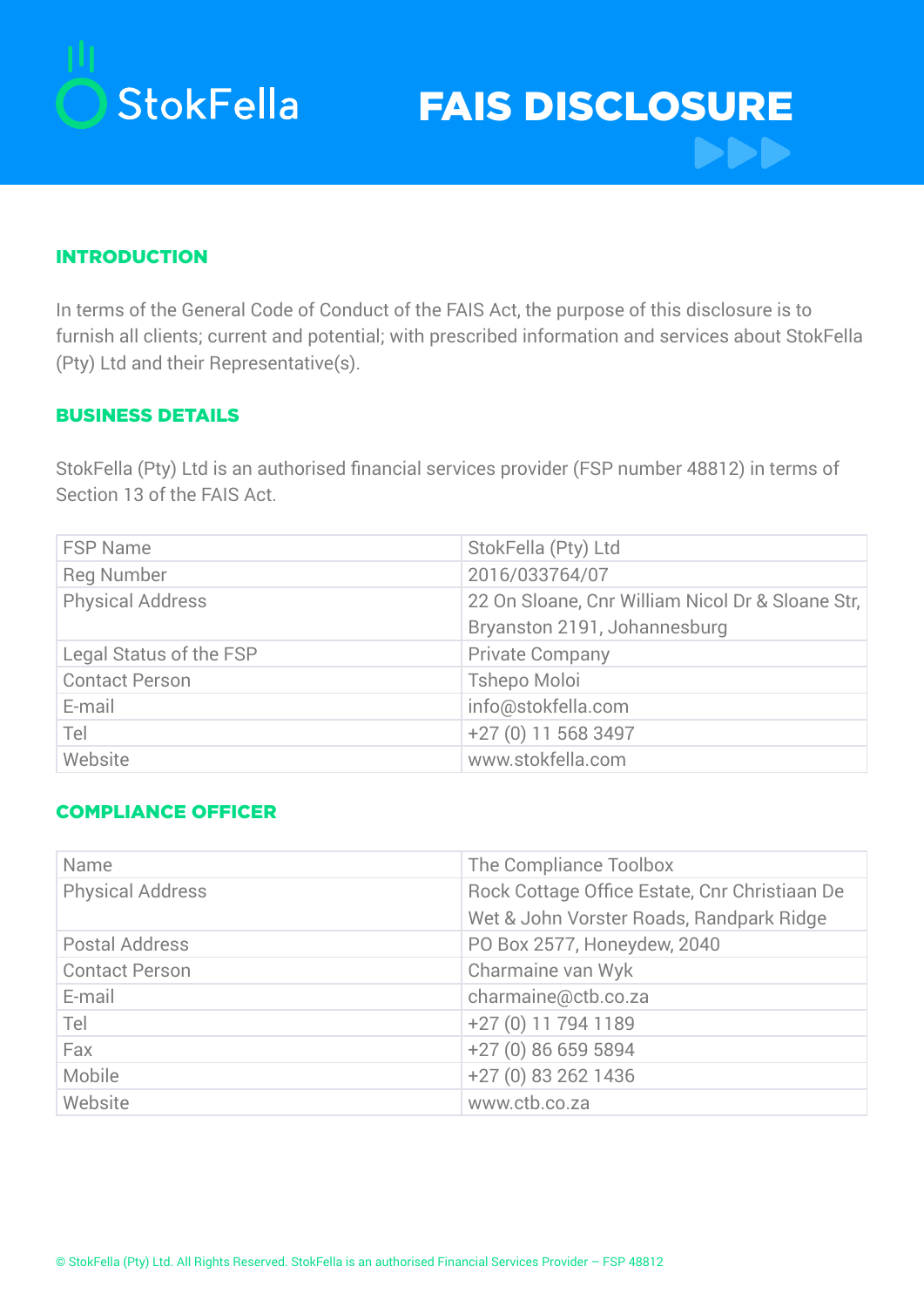## Declaration in respect of statutory information

- 1. StokFella is rendering intermediary services in Category I Short-term and Long term intermediary Deposit under supervision;
- 2. StokFella holds Professional Indemnity cover and Fidelity Guarantee;
- 3. StokFella by order of the registrar has to annually produce audited annual financial statements to registrar;
- 4. There are no special conditions levied against StokFella by the registrar;
- 5. All representitives of StokFella are required and must produce section 13 letter of authority prior any engagement with client. Clients can verify appointment telephonically or via email during office hours.

## Reps Qualifications & experience

All representatives of StokFella are required and currently meet the relevant fit and proper requirements as required by the FAIS act.

## Disclosure of Actual or Potential Conflicts of Interest

There is currently no foreseen potential conflict of interest between StokFella and its product/ service suppliers. Should any conflict of interest arise, either in general or specific to a particular client, StokFella is required to disclose in writing to a client any conflict of interest in respect of that client, including the measures taken to avoid or mitigate the conflict, disclose any ownership interest or financial interest, other than an immaterial financial interest and explain the nature of any relationship or arrangement with a third party that gives rise to a conflict of interest, in sufficient detail to a client to enable the client to understand the exact nature of the relationship or arrangement and the conflict of interest.

StokFella's COI Management Policy is available on request by e-mail to info@StokFella.com with subject line "COI Management Policy Request".

### Complaints Resolution

Please note that prior to lodging a complaint with the authorities (listed below) ideally you should consider lodging a complaint in writing via email directly to StokFella or Log a Complaint through our online website form.

StokFella has established an internal complaint resolution system which records complaint. Access to the complaint and a copy of the complaint resolution is available to client who laid complaint via email during office hours upon request by client. Should you have any complaint, this must be submitted to StokFella in writing via email or via online complaint form and must contain all relevant information. Copies of all relevant documentation must be attached thereto. StokFella also welcomes any complaint to them telephonically through its office line which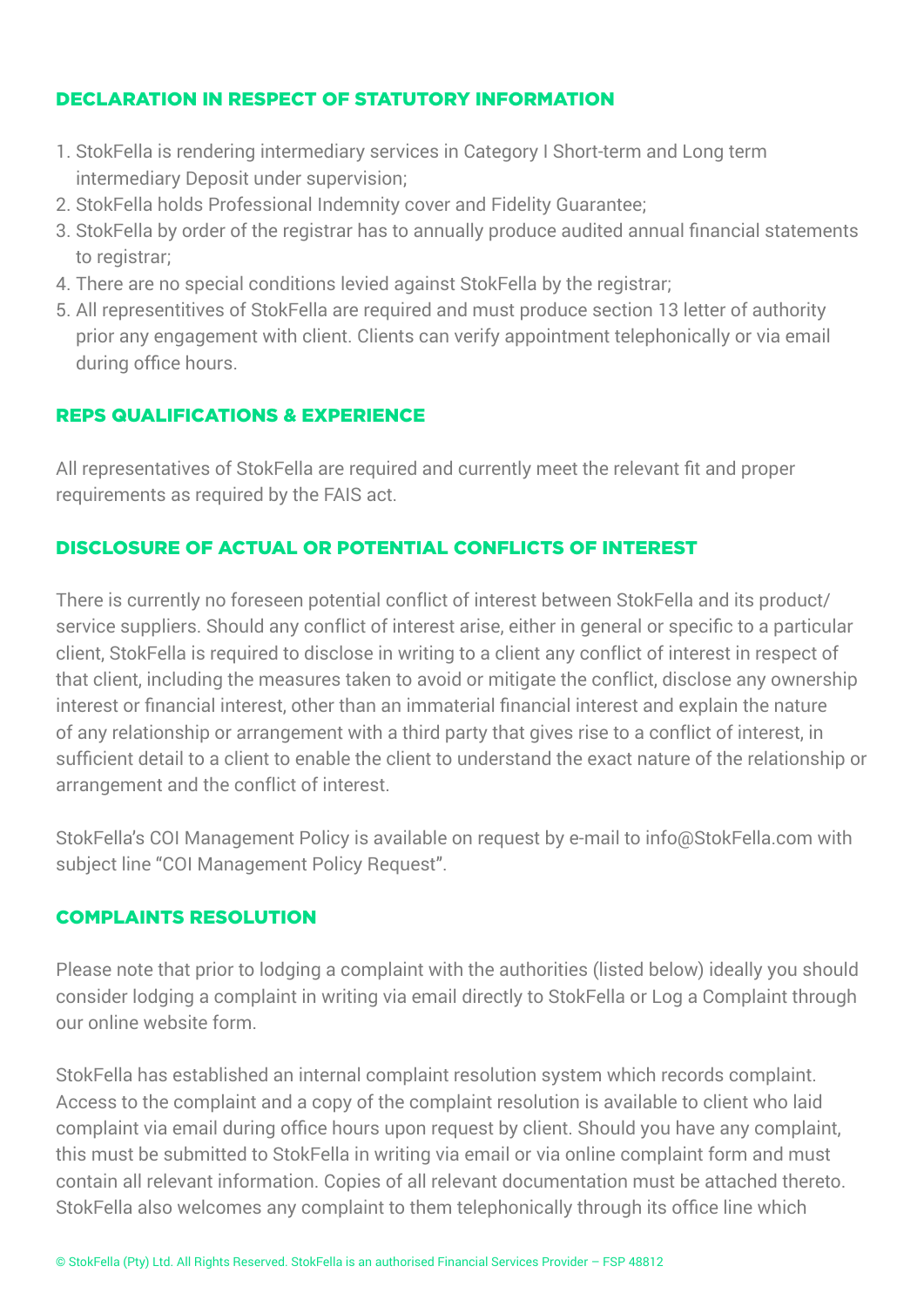StokFella will gladly assist in resolving to client satisfaction as best as possible. All telephonic conversation with StokFella through its office line; not WhatsApp calls; are recorded.

Should confirmation be provided by StokFella that they are unable to resolve the complaint you are free to pursue the matter further with the relevant Ombud details below.

## **Particulars of FAIS Ombud**

PO Box 74571, Lynwood Ridge, 0040 E-mail: info@faisombud.co.za Tel: + 27 (0) 12 470 9080 Fax: + 27 (0) 12 348 3447

# **Particulars of Long Term Insurance Ombud**

Private Bag X45, Claremont, Cape Town, 7735 E-mail: info@ombud.co.za Tel: + 27 (0) 86 066 2837, + 27 (0) 21 657 5000 Fax: + 27 (0) 21 674 0951

## **Particulars of Short Term Insurance Ombud** PO Box 32334, Braamfontein, 2017 E-mail: info@osti.co.za

Tel: + 27 (0) 86 072 6890, + 27 (0) 11 726 8900 Fax: + 27 (0) 11 762 5501

**Particulars of the Office of the Pension Fund Adjudicator**  PO Box 23005, Claremont, 7735 E-mail: enquiries@pfa.org.za Tel: + 27 (0) 11 884 8454 Fax: + 27 (0) 11 884 1144

## Responsibility for Correctness and Completeness of Information

Please note that in respect of any application, proposal, order, instruction or other contractual information that is required to be completed for, or submitted to via StokFella platform by you or on your behalf that relates to the purchase of products/services or investment in any financial product, including any amendment thereof or variation thereto, **all material facts must be accurately and properly disclosed, and the accuracy and completeness of all answers, statements or other information provided by you or on your behalf are your own responsibility.**

If any person completes or submits any application, proposal, order, instruction or other contractual information that is required to be completed for, or submitted to via StokFella platform by you or on your behalf that relates to the purchase of products/services or investment in any financial product, including any amendment thereof or variation thereto on your behalf, it is taken that you are/should be satisfied to the accuracy and completeness of the details.

Any misrepresentation or non-disclosure of a material fact or the inclusion of incorrect information could result in the cancellation of the transaction or the non-payment of a benefit by StokFella or its product/service supplier.